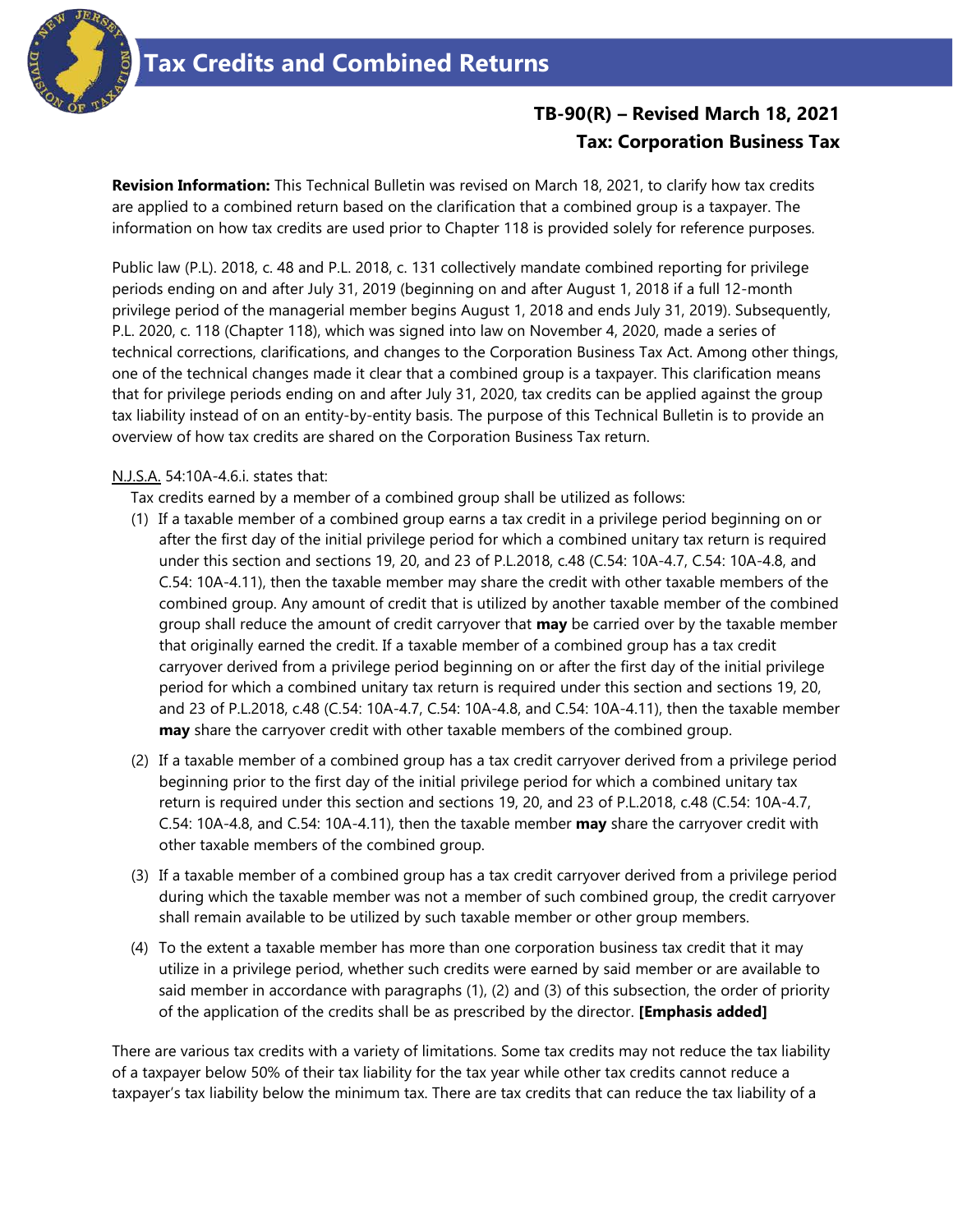taxpayer to zero. There are also refundable credits that are refundable to the taxpayer that earned the credits. Each tax credit has its own limitations and carryovers.

**Tax credits belong to the taxable member that earned them unless a specific statute authorizing the tax credit states that it is earned or awarded at the group level. Any credit carryover available for future use belongs to the taxable member that originally earned the credit**. **If a member leaves the group, that member takes with them any tax credit/carryforward they generated**. Note: The carryforward must be reduced by any amount that is used by the group and/or member.

**Tiered Subsidiary Dividend Pyramid Tax Credit**. Chapter 118 created a new Tiered Subsidiary Dividend Pyramid Tax Credit, which replaces the tiered dividend exclusion. The Tiered Subsidiary Dividend Pyramid Tax Credit treats a combined group as one taxpayer for the purposes of the credit. There is no carryforward of this credit.

**New Jersey Research and Development (R&D) Credit.** For computing the New Jersey R&D tax credit (N.J.S.A. 54:10A-5.24), the combined group members shall apply the federal rules as if the combined group was a federal consolidated group return filer pursuant to N.J.S.A. 54:10A-4.6(n).

**Refundable Tax Credits.** Any refundable portion of a tax credit can be requested by the member that generated the tax credit or can be shared with the group regardless of the tax year. A tax credit that is refunded to a specific taxable member does not relieve that member from its joint and several liability pursuant to N.J.S.A. 54:10A-4.10.d.

#### **For privilege periods ending on and after July 31, 2020**

A taxable member can use their tax credit to offset the group liability. A taxable member is not forced to share the tax credit and can choose to use it to only offset their own tax liability.

Taxable members may share tax credits with the **combined group** within the limitations of N.J.S.A. 54:10A-4.6.i and the applicable limitations in each tax credit statute.

**Sharing:** For tax credits with a 50% of tax liability limitation, the limitation will apply to 50% of the total combined group tax liability. For tax credits that cannot reduce the tax liability of a taxpayer below the minimum tax, this limitation will apply to the aggregate total of the minimum tax for all taxable members of the combined group.

**Not Sharing:** For tax credits with a 50% of tax liability limitation, the limitation will apply to 50% of the member's liability. For tax credits that cannot reduce the tax liability of a taxpayer below the minimum tax, this limitation will apply to the member's minimum tax. However, even if a member reduces or even eliminates its own tax liability using tax credits, it does not relieve that member from its joint and several liability pursuant to N.J.S.A. 54:10A-4.10.d.

**NOTE:** Tax credit limitations are always restricted by the entire group's liability limitations. For example, a taxable member shares a tax credit with the group and that credit reduces the tax liability of the entire group to the minimum tax. Another taxable member owns a different tax credit which reduces the user's tax liability to 50%. If the group has already reduced its tax liability to the minimum tax, a member cannot stack a nonshared credit to reduce its portion of liability. Taxable members who are not sharing their credits are still reducing the group's liability. Therefore, each credit restriction must be applied against the individual member's liability as well as the group's liability.